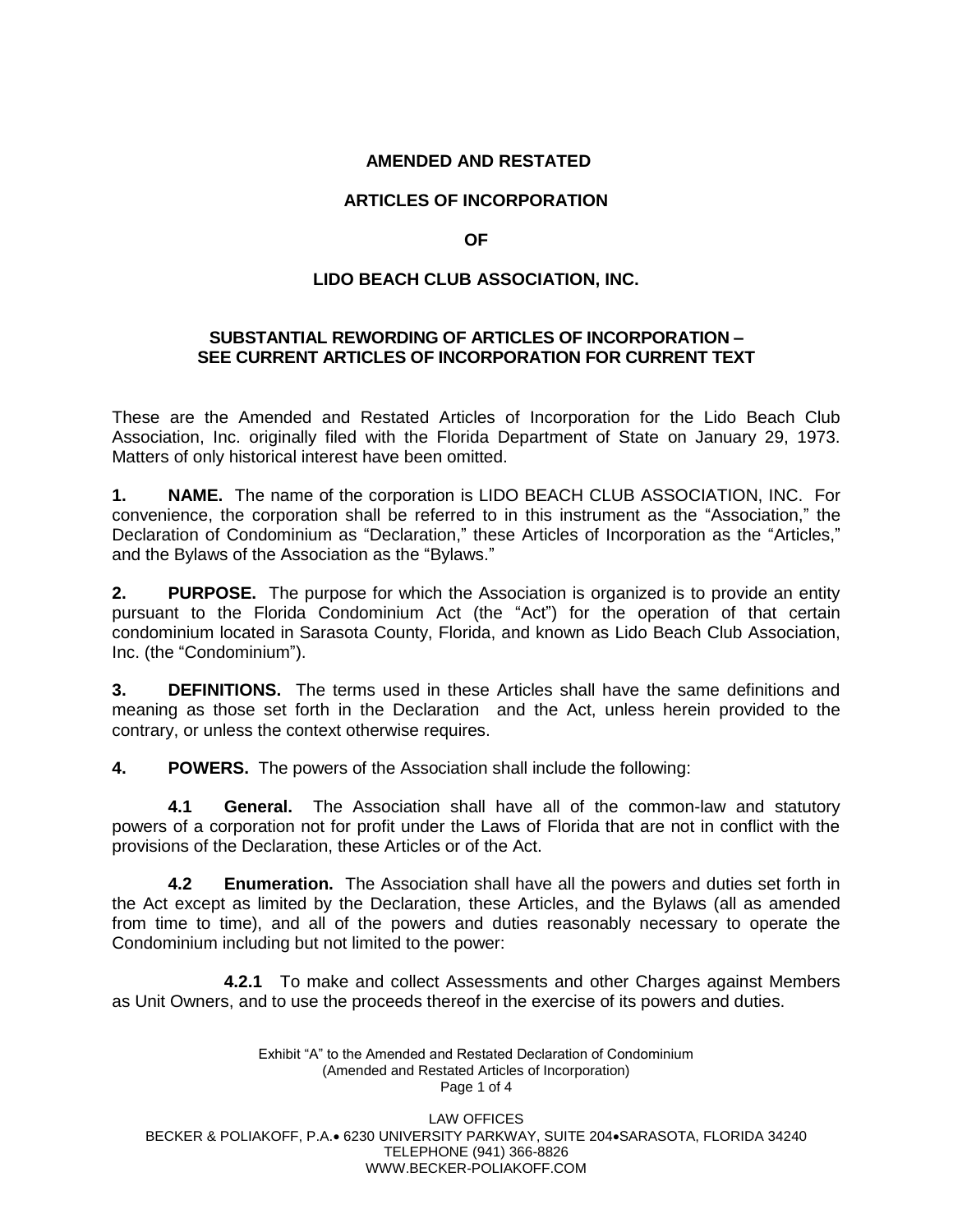**4.2.2** To buy, own, operate, lease, sell, and trade both real and personal property as may be necessary or convenient in the administration of the Condominium.

**4.2.3** To maintain, repair, replace, reconstruct, add to, and operate the Condominium Property and other property acquired or leased by the Association.

**4.2.4** To purchase insurance upon the Condominium Property and insurance for the protection of the Association, its Officers, Directors, Committee Members, and Members as Unit Owners.

**4.2.5** To make and amend reasonable rules and regulations for the maintenance, conservation and use of the Condominium Property and for the health, comfort, safety, and welfare of the Unit Owners.

**4.2.6** To approve or disapprove the leasing, transfer, mortgaging, ownership, and possession of Units as may be provided by the Declaration.

**4.2.7** To enforce by legal means the provisions of the Act, the Declaration, these Articles, the Bylaws, and the Rules and Regulations of the Association.

**4.2.8** To contract for the management of the Condominium and any facilities used by the Unit Owners, and to delegate to the party with whom such contract has been entered into all of the powers and duties of the Association except those which require specific approval of the Board of Directors or the membership of the Association.

**4.2.9** To employ personnel to perform the services required for proper operation of the Condominium.

**4.2.10** To make contracts and incur liabilities, borrow money at such rates of interest as the Board may determine, issue its notes, bonds, and other obligations, and secure any of its obligations by mortgage and pledge of all or any of its property, franchises, or income, including but not limited to Assessments.

**4.3 Condominium Property.** All funds and the titles of all properties acquired by the Association and their proceeds shall be held for the benefit and use of the members in accordance with the provisions of the Act, the Declaration, these Articles and the Bylaws.

**4.4 Distribution of income.** The Association shall make no distribution of income to its members, Directors or Officers.

**4.5 Limitation.** The powers of the Association shall be subject to and shall be exercised in accordance with the provisions of the Declaration and the Bylaws.

**5. MEMBERS.** The Members of the Association shall consist of all of the record Owners of Units in the Condominium, and after termination of the Condominium shall consist of those who were Members at the time of the termination and their successors and assigns.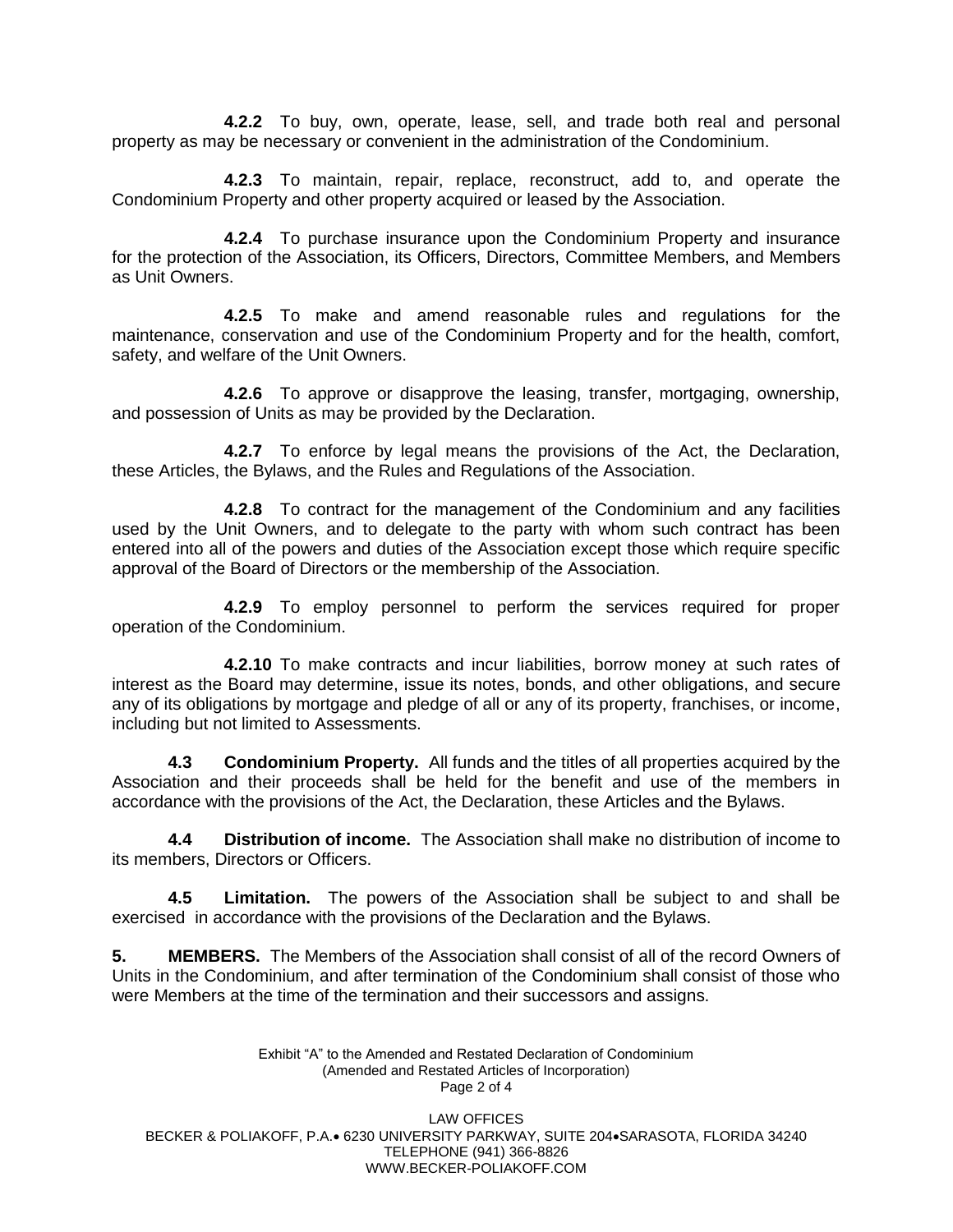**5.1 Assignment.** The share of a Member in the funds and assets of the Association cannot be assigned, hypothecated or transferred in any manner except as an appurtenance to the Unit for which that share is held.

**5.2 Voting.** On all matters upon which the membership shall be entitled to vote, there shall be only one vote for each Unit, which vote shall be exercised or cast in the manner provided by the Bylaws. Any person or entity owning more than one Unit shall be entitled to one vote for each Unit owned.

**5.3 Meetings.** The Bylaws shall provide for an annual meeting of members, and may make provision for regular and special meetings of members other than the annual meeting.

**6. TERM OF EXISTENCE.** The Association shall have perpetual existence.

**7. OFFICERS.** The affairs of the Association shall be administered by the Officers designated in the Bylaws. The Officers shall be elected by the Board of Directors of the Association at its first meeting following the annual meeting of the members of the Association and shall serve at the pleasure of the Board of Directors. The Bylaws may provide for the removal from office of officers, for filling vacancies, and for the duties of the officers.

# **8. DIRECTORS.**

**8.1 Number and Qualification.** The property, business and affairs of the Association shall be managed by a Board consisting of the number of Directors determined by the Bylaws but which shall never consist of less than three (3) Directors.

**8.2 Duties and Powers.** All of the duties and powers of the Association existing under the Act, the Declaration, these Articles, the Bylaws and the Rules and Regulations (all as amended from time to time) shall be exercised exclusively by the Board of Directors, subject only to approval by Unit Owners when such approval is specifically required.

**8.3 Election; Removal.** Directors of the Association shall be elected at the annual meeting of the Members in the manner determined by the Bylaws. Directors may be removed and vacancies on the Board of Directors shall be filled in the manner provided by the Bylaws.

**9. BYLAWS.** The Bylaws of this Corporation may be altered, amended, or repealed in the manner provided in the Bylaws.

**10. AMENDMENTS.** These Articles may be amended in the following manner:

**10.1 Proposal of Amendments.** An amendment may be proposed by the President of the Association, a majority of the Directors, or by twenty-five percent (25%) of the entire Voting Interests.

**10.2 Proposed Amendment Format.** Proposals to amend existing Articles of Incorporation shall contain the full text of the Article to be amended. New words shall be

> Exhibit "A" to the Amended and Restated Declaration of Condominium (Amended and Restated Articles of Incorporation) Page 3 of 4